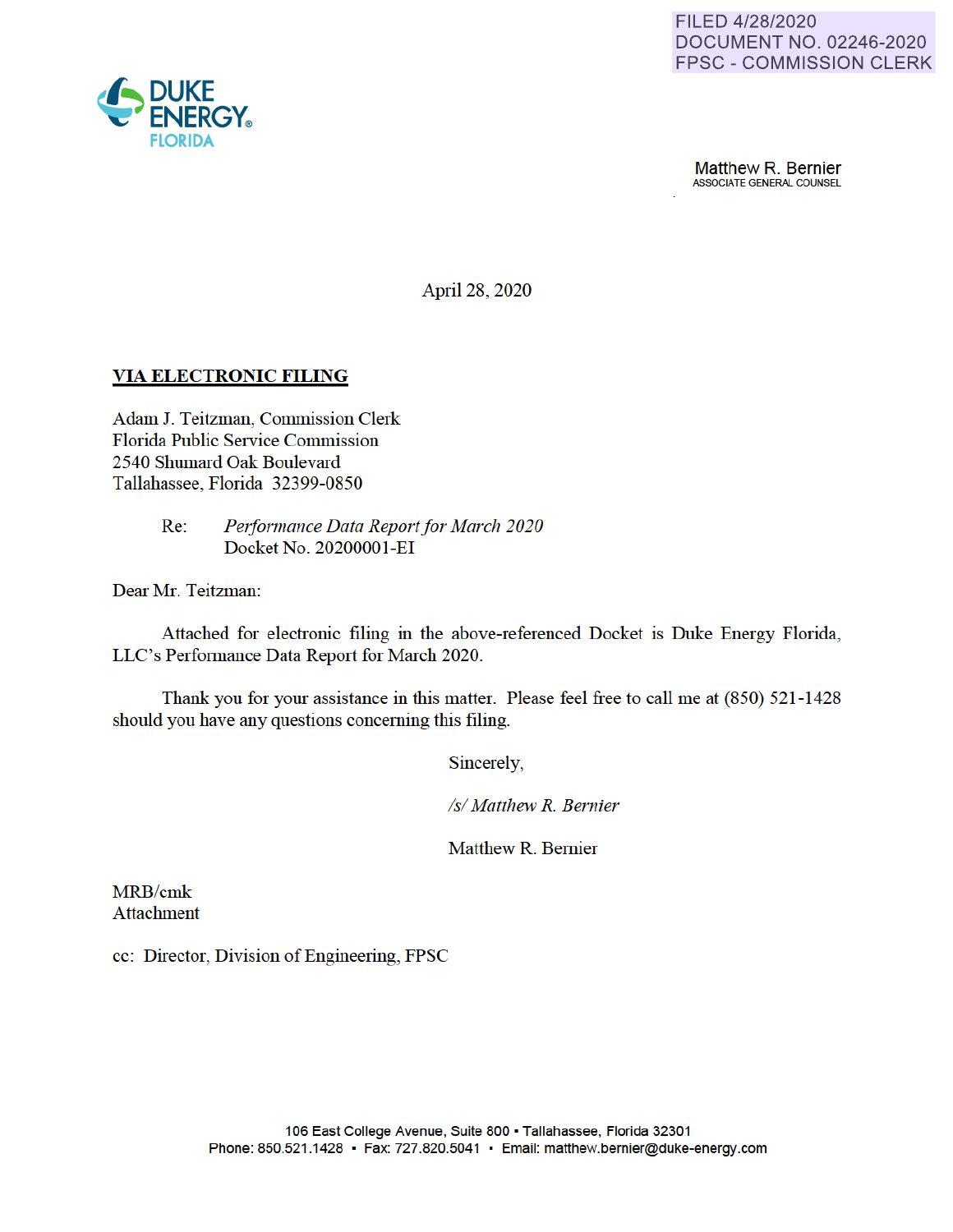#### CERTIFICATE OF SERVICE Docket No. 20200001-EI

I HEREBY CERTIFY that a true copy of the above-mentioned document has been furnished to the following individuals via e-mail on this  $28<sup>th</sup>$  day of April, 2020.

Suzanne Brownless Office of General Counsel FL Public Service Commission 2540 Shumard Oak Blvd. Tallahassee, FL 32399-0850 sbrownle@psc.state.fl.us

J. Beasley / J. Wahlen / M. Means Ausley McMullen P.O. Box 391 Tallahassee, FL 32302 jbeasley@ausley.com jwahlen@ausley.com mmeans@ausley.com

Russell A. Badders Gulf Power Company One Energy Place Pensacola, FL 32520 russell.badders@nexteraenergy.com

Kenneth A. Hoffman Florida Power & Light Company 134 W. Jefferson Street Tallahassee, FL 32301-1713 ken.hoffman@fpl.com

Jon C. Moyle, Jr. Moyle Law Firm, P.A. 118 North Gadsden Street Tallahassee, FL 32301 jmoyle@moylelaw.com mqualls@moylelaw.com

 */s/ Matthew R. Bernier* Attorney

J.R. Kelly / T. David Office of Public Counsel 111 W. Madison St., Room 812 Tallahassee, FL 32399-1400 kelly.jr@leg.state fl.us david.tad@leg.state.fl.us

Paula K. Brown Regulatory Affairs Tampa Electric Company P.O. Box 111 Tampa, FL 33601-0111 regdept@tecoenergy.com

Maria Moncada / David Lee Florida Power & Light Company 700 Universe Blvd. (LAW/JB) Juno Beach, FL 33408-0420 maria moncada@fpl.com david.lee@fpl.com

James Brew / Laura W. Baker Stone Law Firm 1025 Thomas Jefferson St., N.W. Suite 800 West Washington, DC 20007 jbrew@smxblaw.com lwb@smxblaw.com

Mike Cassel Florida Public Utilities Company 208 Wildlight Avenue Yulee, FL 32097 mcassel@fpuc.com

Beth Keating Gunster, Yoakley & Stewart, P.A. 215 South Monroe Street, Suite 601 Tallahassee, FL 32301 bkeating@gunster.com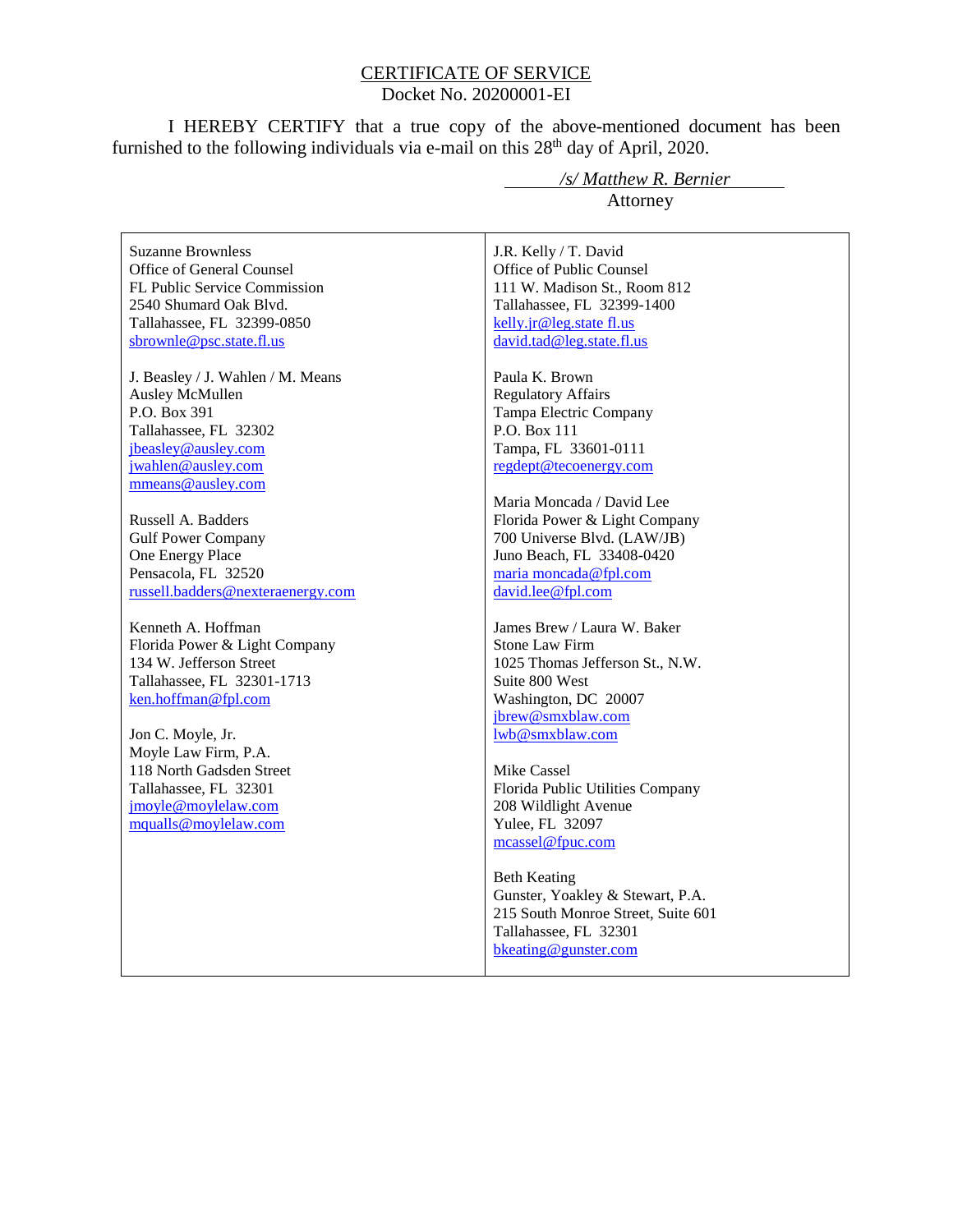| <b>Bartow CC</b>    | <b>Jan-20</b> | Feb-20    | <b>Mar-20</b> | Apr-20           | May-20         | <b>Jun-20</b>  | <b>Jul-20</b> | Aug-20         | <b>Sep-20</b>  | <b>Oct-20</b>    | <b>Nov-20</b>    | <b>Dec-20</b>  | Jan - Mar<br><b>Period</b> |
|---------------------|---------------|-----------|---------------|------------------|----------------|----------------|---------------|----------------|----------------|------------------|------------------|----------------|----------------------------|
| 1. EAF              | 83.93         | 99.00     | 94.62         | 0.00             | 0.00           | 0.00           | 0.00          | 0.00           | 0.00           | 0.00             | 0.00             | 0.00           | 92.37                      |
| 2. PH               | 744           | 696       | 743           | $\mathbf 0$      | $\pmb{0}$      | $\mathbf 0$    | $\mathbf 0$   | $\pmb{0}$      | $\overline{0}$ | $\pmb{0}$        | $\boldsymbol{0}$ | $\overline{0}$ | 2,183                      |
| 3. SH               | 615.8         | 621.1     | 661.0         | 0.0              | $0.0\,$        | 0.0            | 0.0           | 0.0            | 0.0            | 0.0              | $0.0\,$          | 0.0            | 1,897.9                    |
| 4. RSH              | 8.6           | 69.0      | 43.2          | 0.0              | $0.0\,$        | $0.0\,$        | 0.0           | $0.0\,$        | 0.0            | 0.0              | $0.0\,$          | $0.0\,$        | 120.7                      |
| 5. UH               | 119.6         | 5.9       | 38.9          | 0.0              | $0.0\,$        | $0.0\,$        | 0.0           | 0.0            | 0.0            | 0.0              | $0.0\,$          | 0.0            | 164.4                      |
| 6. POH              | 119.2         | 0.0       | 4.4           | 0.0              | 0.0            | $0.0\,$        | 0.0           | 0.0            | 0.0            | 0.0              | $0.0\,$          | 0.0            | 123.5                      |
| 7. FOH              | 0.4           | 5.7       | 34.5          | 0.0              | $0.0\,$        | $0.0\,$        | 0.0           | $0.0\,$        | 0.0            | 0.0              | $0.0\,$          | 0.0            | 40.6                       |
| 8. MOH              | 0.0           | 0.3       | 0.0           | 0.0              | $0.0\,$        | $0.0\,$        | 0.0           | $0.0\,$        | 0.0            | 0.0              | 0.0              | $0.0\,$        | 0.3                        |
| 9. PPOH             | 0.0           | 0.0       | 0.0           | 0.0              | $0.0\,$        | $0.0\,$        | 0.0           | $0.0\,$        | 0.0            | 0.0              | $0.0\,$          | $0.0\,$        | 0.0                        |
| 10. LR PP (MW)      | 0.0           | 0.0       | 0.0           | 0.0              | $0.0\,$        | $0.0\,$        | 0.0           | $0.0\,$        | 0.0            | 0.0              | 0.0              | 0.0            | 0.0                        |
| 11. PFOH            | 0.0           | 11.2      | 11.4          | 0.0              | $0.0\,$        | $0.0\,$        | 0.0           | 0.0            | 0.0            | 0.0              | $0.0\,$          | $0.0\,$        | 22.6                       |
| 12. LR PF (MW)      | $0.0\,$       | 108.2     | 108.2         | 0.0              | 0.0            | $0.0\,$        | 0.0           | 0.0            | 0.0            | 0.0              | $0.0\,$          | $0.0\,$        | 108.2                      |
| 13. PMOH            | 0.0           | 0.0       | 0.0           | 0.0              | $0.0\,$        | 0.0            | 0.0           | $0.0\,$        | 0.0            | 0.0              | 0.0              | 0.0            | 0.0                        |
| 14. LR PM (MW)      | 0.0           | 0.0       | 0.0           | 0.0              | 0.0            | 0.0            | 0.0           | $0.0\,$        | 0.0            | 0.0              | 0.0              | 0.0            | 0.0                        |
| 15. NSC (MW)        | 1144          | 1144      | 1144          | $\mathbf 0$      | $\mathbf{0}$   | $\overline{0}$ | $\mathbf 0$   | $\overline{0}$ | $\overline{0}$ | $\pmb{0}$        | $\mathbf 0$      | $\overline{0}$ | 1144                       |
| 16. OPER MBTU       | 4,050,994     | 4,286,777 | 4,724,966     | $\overline{0}$   | $\overline{0}$ | $\overline{0}$ | $\mathbf 0$   | $\overline{0}$ | $\overline{0}$ | $\pmb{0}$        | $\mathbf 0$      | $\overline{0}$ | 13,062,738                 |
| 17. NET GEN (MWH)   | 555,214       | 552,497   | 602,801       | $\mathbf 0$      | $\mathbf 0$    | $\mathbf 0$    | $\mathbf 0$   | $\pmb{0}$      | $\overline{0}$ | $\pmb{0}$        | $\mathbf 0$      | $\overline{0}$ | 1,710,512                  |
| 18. ANOHR (BTU/KWH) | 7,296.3       | 7,758.9   | 7,838.4       | 0.0              | 0.0            | $0.0\,$        | 0.0           | 0.0            | $0.0\,$        | 0.0              | 0.0              | 0.0            | 7,636.7                    |
| 19. NOF (%)         | 78.81         | 77.75     | 79.72         | 0.00             | 0.00           | 0.00           | 0.00          | 0.00           | 0.00           | 0.00             | 0.00             | 0.00           | 78.78                      |
| 20. NPC (MW)        | 1144          | 1144      | 1144          | $\boldsymbol{0}$ | $\overline{0}$ | $\overline{0}$ | $\mathbf 0$   | $\overline{0}$ | $\overline{0}$ | $\boldsymbol{0}$ | $\overline{0}$   | $\overline{0}$ | 1144                       |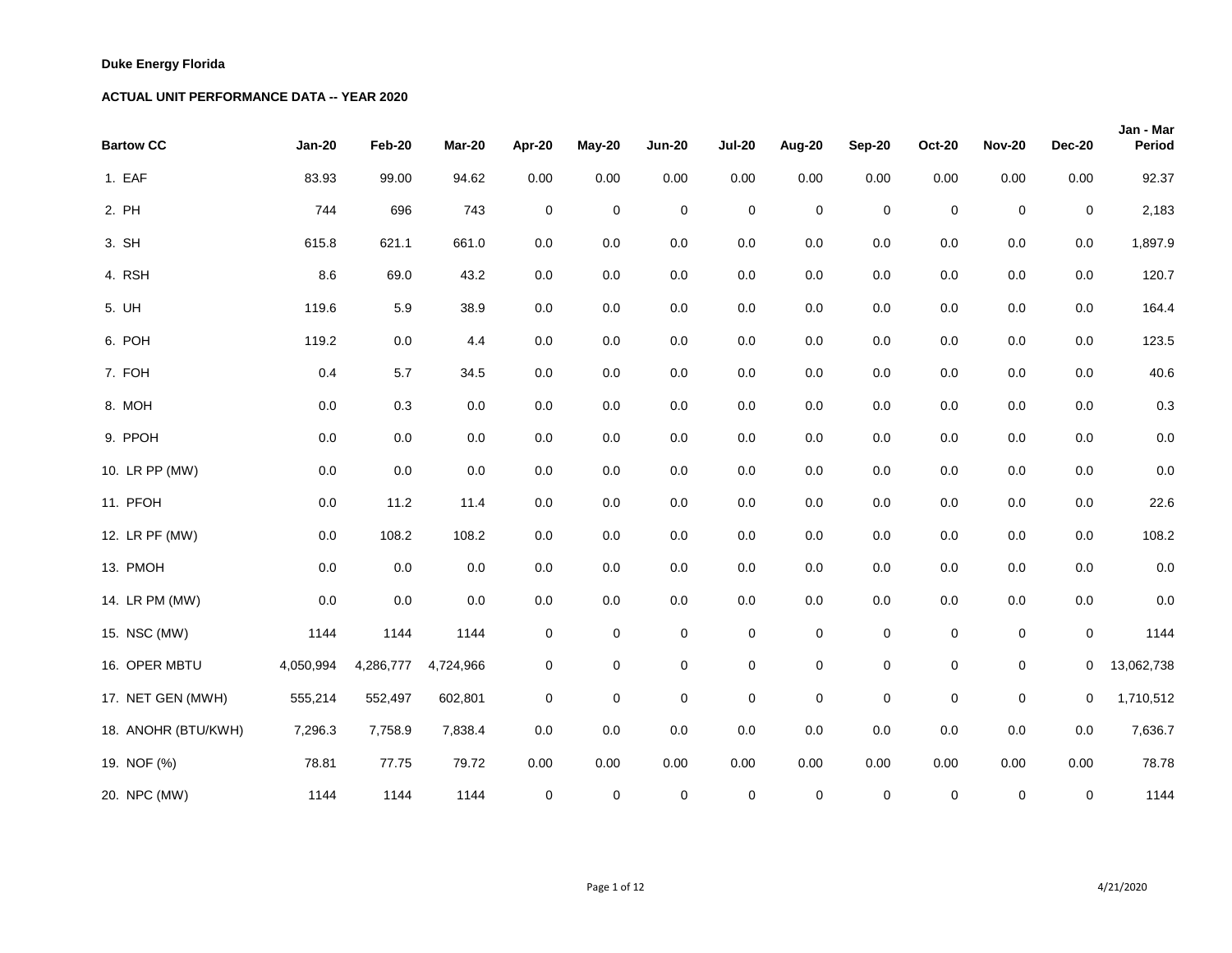| <b>OSPREY CC</b>    | <b>Jan-20</b> | Feb-20  | <b>Mar-20</b> | Apr-20           | May-20         | <b>Jun-20</b>  | <b>Jul-20</b>    | Aug-20       | <b>Sep-20</b>  | <b>Oct-20</b>    | <b>Nov-20</b> | <b>Dec-20</b>  | Jan - Mar<br><b>Period</b> |
|---------------------|---------------|---------|---------------|------------------|----------------|----------------|------------------|--------------|----------------|------------------|---------------|----------------|----------------------------|
| 1. EAF              | 99.53         | 96.55   | 0.00          | 0.00             | 0.00           | 0.00           | 0.00             | 0.00         | 0.00           | 0.00             | 0.00          | 0.00           | 64.70                      |
| 2. PH               | 744           | 696     | 743           | $\mathbf 0$      | $\pmb{0}$      | $\overline{0}$ | $\mathbf 0$      | $\pmb{0}$    | $\overline{0}$ | $\pmb{0}$        | $\pmb{0}$     | $\overline{0}$ | 2,183                      |
| 3. SH               | 194.4         | 47.3    | 0.0           | 0.0              | $0.0\,$        | $0.0\,$        | 0.0              | 0.0          | $0.0\,$        | 0.0              | $0.0\,$       | 0.0            | 241.7                      |
| 4. RSH              | 546.7         | 624.7   | 0.0           | 0.0              | $0.0\,$        | $0.0\,$        | 0.0              | 0.0          | $0.0\,$        | 0.0              | $0.0\,$       | 0.0            | 1,171.5                    |
| 5. UH               | 2.8           | 24.0    | 743.0         | 0.0              | $0.0\,$        | $0.0\,$        | 0.0              | 0.0          | $0.0\,$        | 0.0              | $0.0\,$       | 0.0            | 769.8                      |
| 6. POH              | 0.0           | 24.0    | 743.0         | 0.0              | $0.0\,$        | 0.0            | 0.0              | 0.0          | 0.0            | 0.0              | 0.0           | 0.0            | 767.0                      |
| 7. FOH              | 0.6           | 0.0     | 0.0           | 0.0              | 0.0            | 0.0            | 0.0              | 0.0          | 0.0            | 0.0              | $0.0\,$       | 0.0            | 0.6                        |
| 8. MOH              | 2.3           | 0.0     | 0.0           | 0.0              | $0.0\,$        | 0.0            | 0.0              | 0.0          | 0.0            | 0.0              | 0.0           | 0.0            | 2.3                        |
| 9. PPOH             | $0.0\,$       | 0.0     | 0.0           | 0.0              | $0.0\,$        | 0.0            | 0.0              | 0.0          | $0.0\,$        | 0.0              | 0.0           | 0.0            | 0.0                        |
| 10. LR PP (MW)      | 0.0           | 0.0     | 0.0           | 0.0              | $0.0\,$        | $0.0\,$        | 0.0              | 0.0          | $0.0\,$        | 0.0              | $0.0\,$       | 0.0            | 0.0                        |
| 11. PFOH            | 3.5           | 0.0     | 0.0           | 0.0              | $0.0\,$        | 0.0            | 0.0              | 0.0          | $0.0\,$        | 0.0              | 0.0           | 0.0            | 3.5                        |
| 12. LR PF (MW)      | 111.3         | 0.0     | 0.0           | 0.0              | $0.0\,$        | $0.0\,$        | 0.0              | 0.0          | $0.0\,$        | 0.0              | $0.0\,$       | 0.0            | 111.3                      |
| 13. PMOH            | $0.0\,$       | 0.0     | 0.0           | 0.0              | $0.0\,$        | 0.0            | 0.0              | $0.0\,$      | 0.0            | 0.0              | 0.0           | 0.0            | 0.0                        |
| 14. LR PM (MW)      | 0.0           | $0.0\,$ | $0.0\,$       | 0.0              | 0.0            | $0.0\,$        | 0.0              | 0.0          | $0.0\,$        | 0.0              | 0.0           | $0.0\,$        | 0.0                        |
| 15. NSC (MW)        | 582           | 582     | 582           | $\mathbf 0$      | $\mathbf{O}$   | $\overline{0}$ | $\pmb{0}$        | $\mathbf 0$  | $\overline{0}$ | $\boldsymbol{0}$ | $\mathbf 0$   | $\mathbf 0$    | 582                        |
| 16. OPER MBTU       | 541,636       | 110,673 | $\pmb{0}$     | $\pmb{0}$        | $\overline{0}$ | $\overline{0}$ | $\mathbf 0$      | $\mathbf 0$  | $\overline{0}$ | $\mathbf 0$      | $\mathbf 0$   | $\overline{0}$ | 652,310                    |
| 17. NET GEN (MWH)   | 71,968        | 14,619  | $\pmb{0}$     | $\boldsymbol{0}$ | $\overline{0}$ | $\overline{0}$ | $\boldsymbol{0}$ | $\pmb{0}$    | $\overline{0}$ | $\mathbf 0$      | $\pmb{0}$     | $\overline{0}$ | 86,587                     |
| 18. ANOHR (BTU/KWH) | 7,526.1       | 7,570.5 | 0.0           | 0.0              | $0.0\,$        | $0.0\,$        | 0.0              | $0.0\,$      | $0.0\,$        | 0.0              | $0.0\,$       | $0.0\,$        | 7,533.6                    |
| 19. NOF (%)         | 63.60         | 53.12   | 0.00          | 0.00             | 0.00           | 0.00           | 0.00             | 0.00         | 0.00           | 0.00             | 0.00          | 0.00           | 61.55                      |
| 20. NPC (MW)        | 582           | 582     | 582           | $\overline{0}$   | $\overline{0}$ | $\overline{0}$ | $\mathbf 0$      | $\mathbf{0}$ | $\overline{0}$ | $\mathbf 0$      | $\mathbf 0$   | $\overline{0}$ | 582                        |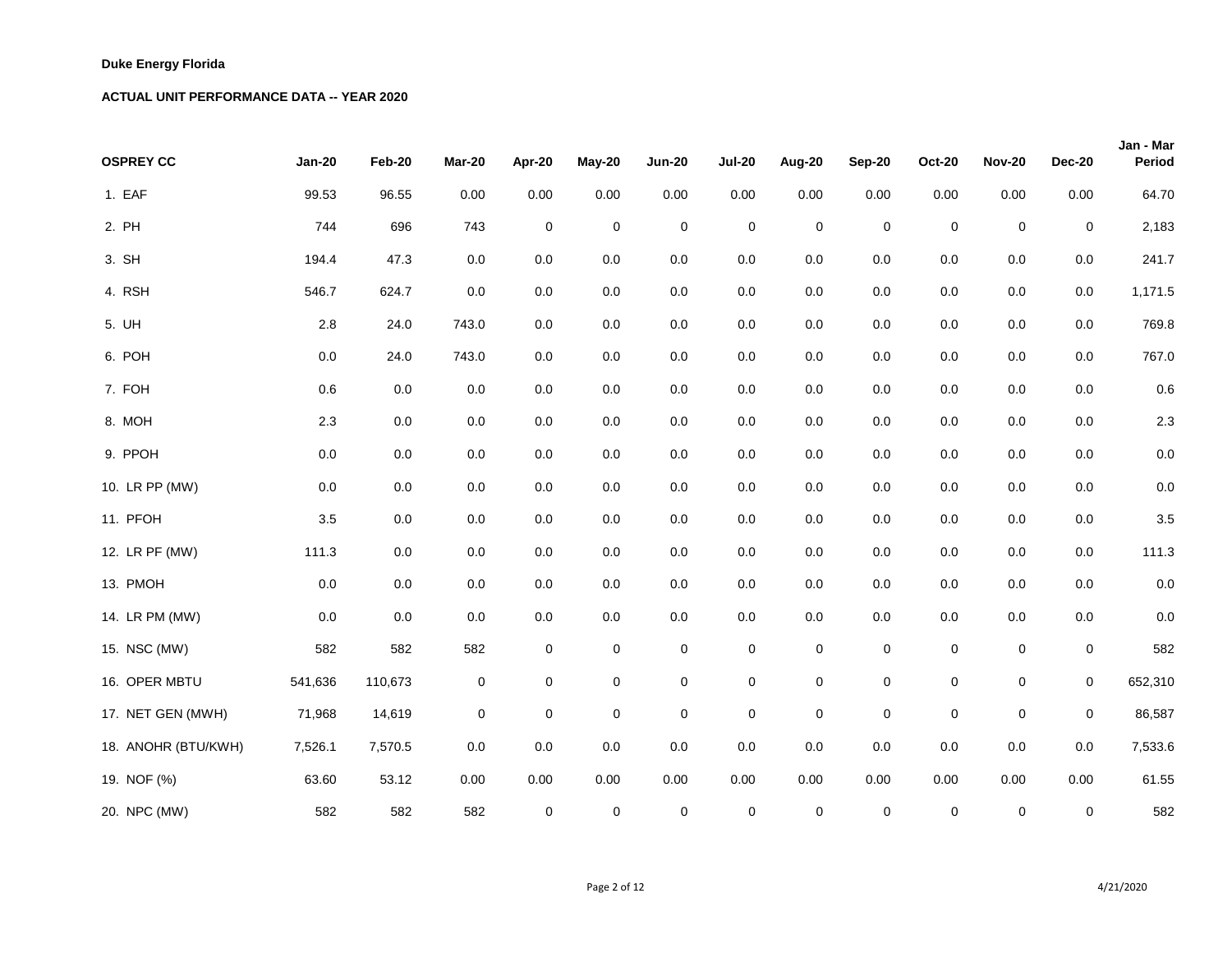| <b>HINES Power Block 1</b> | <b>Jan-20</b> | Feb-20    | <b>Mar-20</b> | Apr-20           | May-20         | <b>Jun-20</b>  | <b>Jul-20</b>    | Aug-20         | <b>Sep-20</b>  | <b>Oct-20</b> | <b>Nov-20</b>    | <b>Dec-20</b>  | Jan - Mar<br><b>Period</b> |
|----------------------------|---------------|-----------|---------------|------------------|----------------|----------------|------------------|----------------|----------------|---------------|------------------|----------------|----------------------------|
| 1. EAF                     | 98.88         | 88.34     | 95.76         | 0.00             | 0.00           | 0.00           | 0.00             | 0.00           | 0.00           | 0.00          | 0.00             | 0.00           | 94.46                      |
| 2. PH                      | 744           | 696       | 743           | $\mathbf 0$      | $\pmb{0}$      | $\overline{0}$ | $\mathbf 0$      | $\pmb{0}$      | $\overline{0}$ | $\pmb{0}$     | $\pmb{0}$        | $\overline{0}$ | 2,183                      |
| 3. SH                      | 259.0         | 575.2     | 654.6         | 0.0              | $0.0\,$        | $0.0\,$        | 0.0              | 0.0            | $0.0\,$        | 0.0           | $0.0\,$          | 0.0            | 1,488.8                    |
| 4. RSH                     | 476.7         | 42.3      | 57.4          | 0.0              | 0.0            | 0.0            | 0.0              | 0.0            | 0.0            | 0.0           | 0.0              | 0.0            | 576.4                      |
| 5. UH                      | 8.3           | 78.5      | 31.0          | 0.0              | 0.0            | $0.0\,$        | 0.0              | 0.0            | 0.0            | 0.0           | $0.0\,$          | 0.0            | 117.8                      |
| 6. POH                     | $0.0\,$       | 0.0       | 0.0           | 0.0              | 0.0            | 0.0            | 0.0              | 0.0            | 0.0            | 0.0           | 0.0              | 0.0            | 0.0                        |
| 7. FOH                     | 8.3           | 61.4      | 31.0          | 0.0              | 0.0            | $0.0\,$        | 0.0              | 0.0            | 0.0            | 0.0           | $0.0\,$          | 0.0            | 100.7                      |
| 8. MOH                     | $0.0\,$       | 17.1      | 0.0           | 0.0              | $0.0\,$        | 0.0            | 0.0              | 0.0            | $0.0\,$        | 0.0           | $0.0\,$          | 0.0            | 17.1                       |
| 9. PPOH                    | $0.0\,$       | 0.0       | 0.0           | 0.0              | $0.0\,$        | 0.0            | 0.0              | 0.0            | 0.0            | 0.0           | $0.0\,$          | 0.0            | 0.0                        |
| 10. LR PP (MW)             | $0.0\,$       | 0.0       | 0.0           | 0.0              | $0.0\,$        | $0.0\,$        | 0.0              | 0.0            | $0.0\,$        | 0.0           | $0.0\,$          | 0.0            | 0.0                        |
| 11. PFOH                   | 0.0           | 16.6      | 5.0           | 0.0              | $0.0\,$        | $0.0\,$        | 0.0              | 0.0            | 0.0            | 0.0           | 0.0              | 0.0            | 21.6                       |
| 12. LR PF (MW)             | $0.0\,$       | 77.0      | 49.5          | 0.0              | $0.0\,$        | $0.0\,$        | 0.0              | 0.0            | $0.0\,$        | 0.0           | $0.0\,$          | 0.0            | 70.6                       |
| 13. PMOH                   | 0.0           | 0.0       | 0.0           | 0.0              | 0.0            | 0.0            | 0.0              | 0.0            | 0.0            | 0.0           | 0.0              | 0.0            | 0.0                        |
| 14. LR PM (MW)             | 0.0           | 0.0       | $0.0\,$       | 0.0              | 0.0            | $0.0\,$        | 0.0              | 0.0            | $0.0\,$        | 0.0           | 0.0              | 0.0            | 0.0                        |
| 15. NSC (MW)               | 490           | 490       | 490           | $\boldsymbol{0}$ | $\mathbf{O}$   | $\overline{0}$ | $\mathbf 0$      | $\pmb{0}$      | $\overline{0}$ | $\mathbf 0$   | $\pmb{0}$        | $\overline{0}$ | 490                        |
| 16. OPER MBTU              | 780,815       | 1,648,431 | 1,880,686     | $\pmb{0}$        | $\overline{0}$ | $\overline{0}$ | $\boldsymbol{0}$ | $\pmb{0}$      | $\mathbf 0$    | $\mathbf 0$   | $\boldsymbol{0}$ | $\overline{0}$ | 4,309,933                  |
| 17. NET GEN (MWH)          | 102,818       | 215,761   | 250,559       | $\pmb{0}$        | $\mathbf 0$    | $\overline{0}$ | $\boldsymbol{0}$ | $\pmb{0}$      | $\overline{0}$ | $\mathbf 0$   | $\pmb{0}$        | $\overline{0}$ | 569,138                    |
| 18. ANOHR (BTU/KWH)        | 7,594.1       | 7,640.1   | 7,506.0       | $0.0\,$          | $0.0\,$        | $0.0\,$        | 0.0              | $0.0\,$        | $0.0\,$        | 0.0           | $0.0\,$          | $0.0\,$        | 7,572.7                    |
| 19. NOF (%)                | 81.02         | 76.55     | 78.12         | 0.00             | 0.00           | 0.00           | 0.00             | 0.00           | 0.00           | 0.00          | 0.00             | 0.00           | 78.02                      |
| 20. NPC (MW)               | 490           | 490       | 490           | $\overline{0}$   | $\overline{0}$ | $\overline{0}$ | $\mathbf 0$      | $\overline{0}$ | $\overline{0}$ | $\pmb{0}$     | $\mathbf 0$      | $\overline{0}$ | 490                        |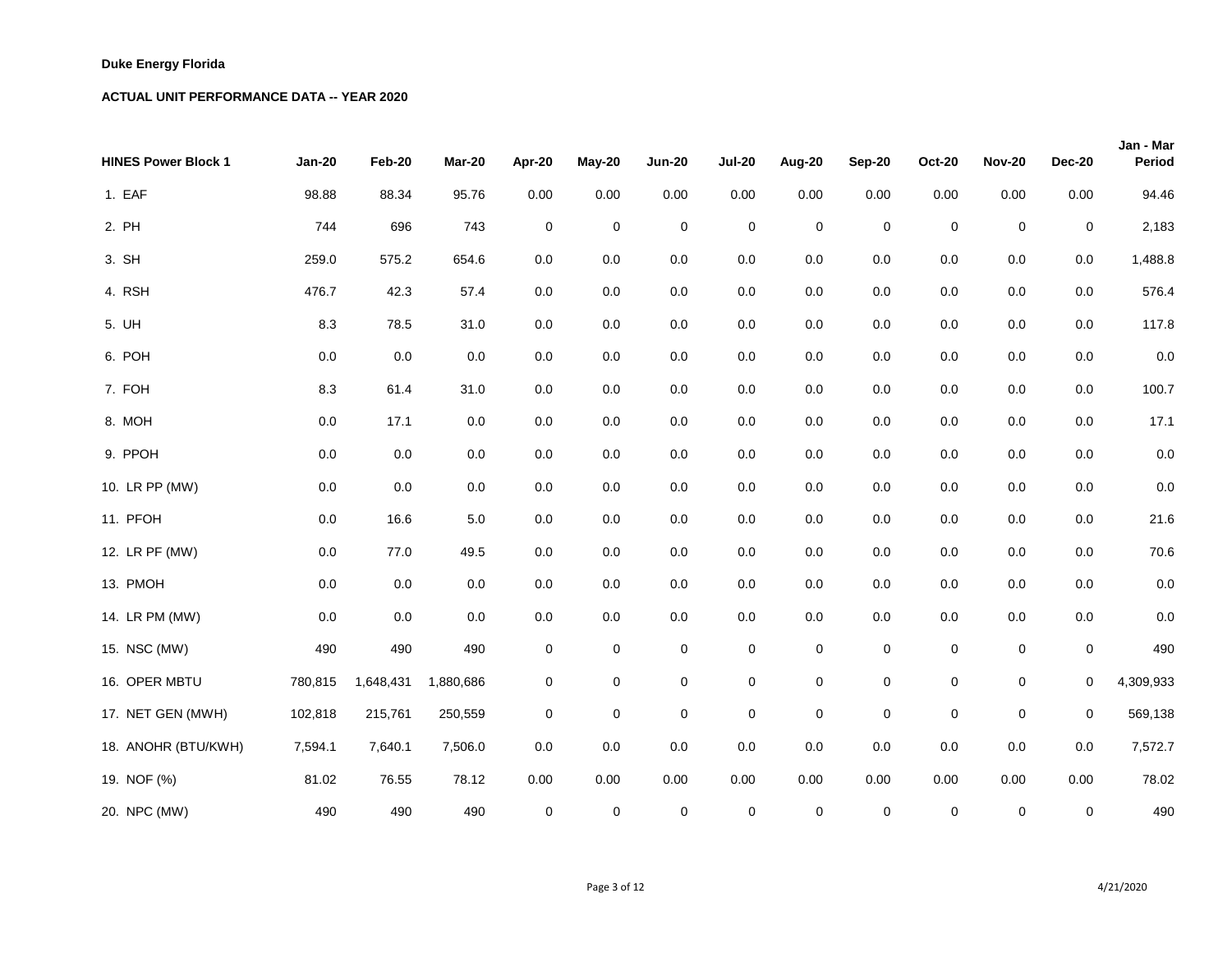| <b>HINES Power Block 2</b> | <b>Jan-20</b> | Feb-20    | <b>Mar-20</b> | Apr-20         | May-20         | <b>Jun-20</b>  | <b>Jul-20</b>    | Aug-20         | <b>Sep-20</b>  | <b>Oct-20</b> | <b>Nov-20</b>    | <b>Dec-20</b>  | Jan - Mar<br><b>Period</b> |
|----------------------------|---------------|-----------|---------------|----------------|----------------|----------------|------------------|----------------|----------------|---------------|------------------|----------------|----------------------------|
| 1. EAF                     | 100.00        | 94.56     | 0.00          | 0.00           | 0.00           | 0.00           | 0.00             | 0.00           | 0.00           | 0.00          | 0.00             | 0.00           | 64.23                      |
| 2. PH                      | 744           | 696       | 743           | $\mathbf 0$    | $\pmb{0}$      | $\overline{0}$ | $\mathbf 0$      | $\pmb{0}$      | $\overline{0}$ | $\pmb{0}$     | $\boldsymbol{0}$ | $\overline{0}$ | 2,183                      |
| 3. SH                      | 703.6         | 559.2     | 0.0           | 0.0            | $0.0\,$        | $0.0\,$        | 0.0              | 0.0            | $0.0\,$        | 0.0           | $0.0\,$          | 0.0            | 1,262.7                    |
| 4. RSH                     | 40.5          | 99.0      | 0.0           | 0.0            | 0.0            | $0.0\,$        | 0.0              | 0.0            | $0.0\,$        | 0.0           | $0.0\,$          | 0.0            | 139.4                      |
| 5. UH                      | $0.0\,$       | 37.9      | 743.0         | 0.0            | 0.0            | $0.0\,$        | 0.0              | 0.0            | $0.0\,$        | 0.0           | $0.0\,$          | 0.0            | 780.9                      |
| 6. POH                     | 0.0           | 24.2      | 743.0         | 0.0            | 0.0            | 0.0            | 0.0              | 0.0            | 0.0            | 0.0           | $0.0\,$          | 0.0            | 767.2                      |
| 7. FOH                     | $0.0\,$       | 6.9       | 0.0           | 0.0            | 0.0            | $0.0\,$        | 0.0              | 0.0            | 0.0            | 0.0           | $0.0\,$          | 0.0            | 6.9                        |
| 8. MOH                     | $0.0\,$       | 6.8       | 0.0           | 0.0            | $0.0\,$        | 0.0            | 0.0              | 0.0            | 0.0            | 0.0           | $0.0\,$          | 0.0            | 6.8                        |
| 9. PPOH                    | $0.0\,$       | 0.0       | 0.0           | 0.0            | $0.0\,$        | 0.0            | 0.0              | 0.0            | 0.0            | 0.0           | $0.0\,$          | 0.0            | 0.0                        |
| 10. LR PP (MW)             | 0.0           | 0.0       | 0.0           | 0.0            | $0.0\,$        | $0.0\,$        | 0.0              | 0.0            | $0.0\,$        | 0.0           | $0.0\,$          | 0.0            | 0.0                        |
| 11. PFOH                   | 0.0           | 0.0       | 0.0           | 0.0            | 0.0            | 0.0            | 0.0              | 0.0            | 0.0            | 0.0           | 0.0              | 0.0            | 0.0                        |
| 12. LR PF (MW)             | 0.0           | 0.0       | 0.0           | 0.0            | 0.0            | $0.0\,$        | 0.0              | 0.0            | $0.0\,$        | 0.0           | $0.0\,$          | 0.0            | 0.0                        |
| 13. PMOH                   | $0.0\,$       | 0.0       | 0.0           | 0.0            | $0.0\,$        | 0.0            | 0.0              | 0.0            | 0.0            | 0.0           | 0.0              | 0.0            | 0.0                        |
| 14. LR PM (MW)             | 0.0           | $0.0\,$   | $0.0\,$       | 0.0            | 0.0            | $0.0\,$        | 0.0              | 0.0            | $0.0\,$        | 0.0           | 0.0              | $0.0\,$        | 0.0                        |
| 15. NSC (MW)               | 524           | 524       | 524           | $\mathbf 0$    | $\mathbf{O}$   | $\overline{0}$ | $\boldsymbol{0}$ | $\mathbf 0$    | $\overline{0}$ | $\pmb{0}$     | $\overline{0}$   | $\mathbf 0$    | 524                        |
| 16. OPER MBTU              | 2,149,462     | 1,871,576 | $\pmb{0}$     | $\pmb{0}$      | $\mathbf{0}$   | $\overline{0}$ | $\mathbf 0$      | $\mathbf 0$    | $\overline{0}$ | $\mathbf 0$   | $\boldsymbol{0}$ | $\overline{0}$ | 4,021,038                  |
| 17. NET GEN (MWH)          | 290,864       | 252,437   | $\pmb{0}$     | $\pmb{0}$      | $\overline{0}$ | $\overline{0}$ | $\boldsymbol{0}$ | $\pmb{0}$      | $\overline{0}$ | $\mathbf 0$   | $\boldsymbol{0}$ | $\overline{0}$ | 543,301                    |
| 18. ANOHR (BTU/KWH)        | 7,389.9       | 7,414.0   | 0.0           | 0.0            | $0.0\,$        | $0.0\,$        | 0.0              | $0.0\,$        | $0.0\,$        | 0.0           | $0.0\,$          | $0.0\,$        | 7,401.1                    |
| 19. NOF (%)                | 78.90         | 86.15     | 0.00          | 0.00           | 0.00           | 0.00           | 0.00             | 0.00           | 0.00           | 0.00          | 0.00             | 0.00           | 82.11                      |
| 20. NPC (MW)               | 524           | 524       | 524           | $\overline{0}$ | $\overline{0}$ | $\overline{0}$ | $\mathbf 0$      | $\overline{0}$ | $\overline{0}$ | $\mathbf 0$   | $\mathbf 0$      | $\overline{0}$ | 524                        |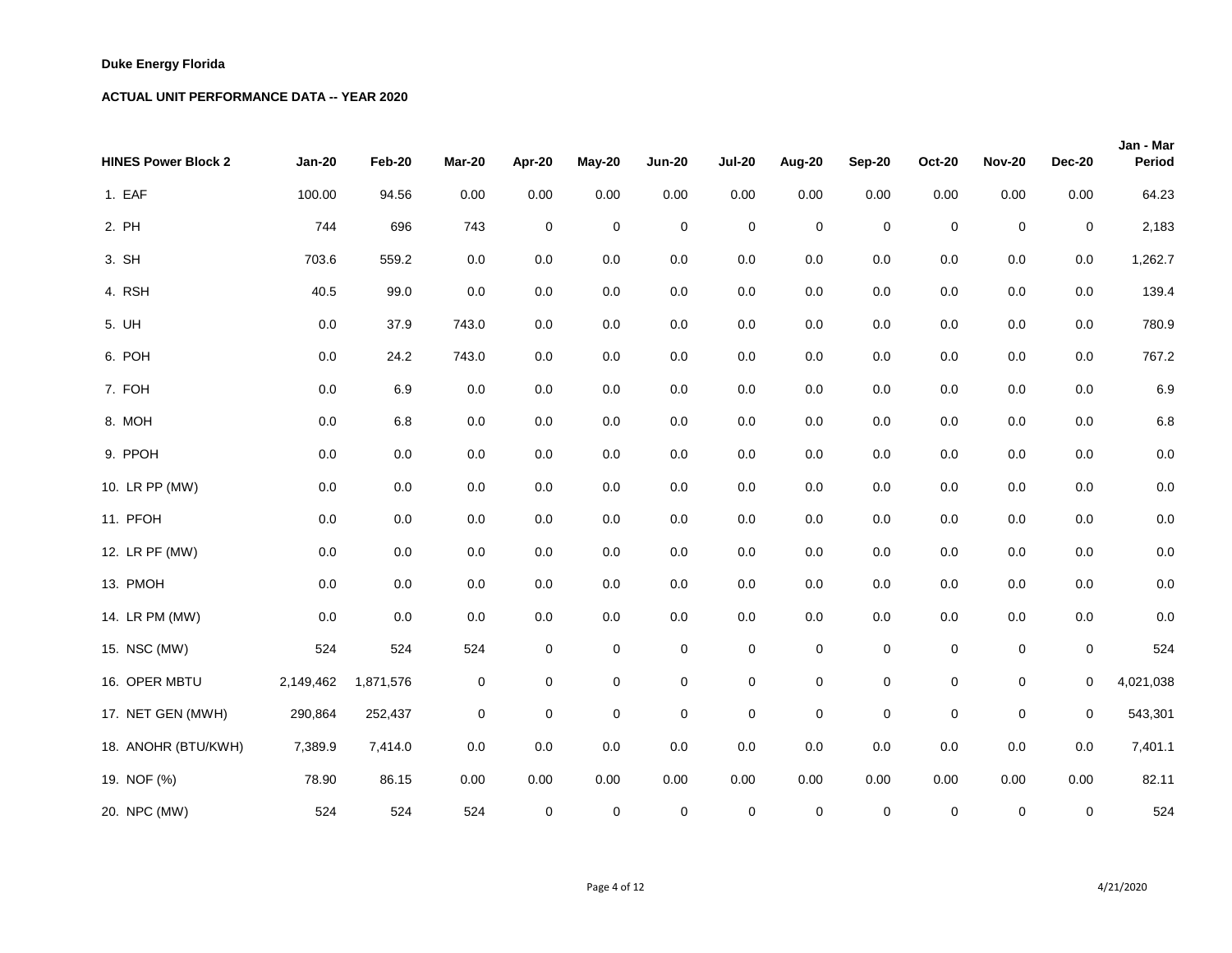| <b>HINES Power Block 3</b> | <b>Jan-20</b> | Feb-20    | <b>Mar-20</b> | Apr-20           | May-20           | <b>Jun-20</b>  | <b>Jul-20</b>    | Aug-20      | <b>Sep-20</b>  | <b>Oct-20</b>    | <b>Nov-20</b> | <b>Dec-20</b>  | Jan - Mar<br><b>Period</b> |
|----------------------------|---------------|-----------|---------------|------------------|------------------|----------------|------------------|-------------|----------------|------------------|---------------|----------------|----------------------------|
| 1. EAF                     | 100.00        | 99.52     | 100.00        | 0.00             | 0.00             | 0.00           | 0.00             | 0.00        | 0.00           | 0.00             | 0.00          | 0.00           | 99.85                      |
| 2. PH                      | 744           | 696       | 743           | $\mathbf 0$      | $\boldsymbol{0}$ | $\mathbf 0$    | $\boldsymbol{0}$ | $\pmb{0}$   | $\overline{0}$ | $\pmb{0}$        | $\pmb{0}$     | $\overline{0}$ | 2,183                      |
| 3. SH                      | 460.1         | 460.2     | 726.7         | 0.0              | 0.0              | $0.0\,$        | 0.0              | 0.0         | 0.0            | 0.0              | 0.0           | 0.0            | 1,646.9                    |
| 4. RSH                     | 284.0         | 233.0     | 16.3          | 0.0              | 0.0              | 0.0            | 0.0              | 0.0         | 0.0            | 0.0              | $0.0\,$       | 0.0            | 533.3                      |
| 5. UH                      | 0.0           | 2.8       | 0.0           | 0.0              | $0.0\,$          | 0.0            | 0.0              | 0.0         | 0.0            | 0.0              | $0.0\,$       | 0.0            | 2.8                        |
| 6. POH                     | 0.0           | 0.0       | 0.0           | 0.0              | 0.0              | 0.0            | 0.0              | 0.0         | 0.0            | 0.0              | $0.0\,$       | 0.0            | 0.0                        |
| 7. FOH                     | 0.0           | 2.8       | 0.0           | 0.0              | 0.0              | 0.0            | 0.0              | 0.0         | 0.0            | 0.0              | 0.0           | 0.0            | 2.8                        |
| 8. MOH                     | 0.0           | 0.0       | 0.0           | $0.0\,$          | $0.0\,$          | 0.0            | 0.0              | 0.0         | 0.0            | 0.0              | $0.0\,$       | 0.0            | 0.0                        |
| 9. PPOH                    | 0.0           | 0.0       | 0.0           | 0.0              | 0.0              | 0.0            | 0.0              | 0.0         | 0.0            | 0.0              | $0.0\,$       | 0.0            | 0.0                        |
| 10. LR PP (MW)             | 0.0           | 0.0       | $0.0\,$       | $0.0\,$          | $0.0\,$          | $0.0\,$        | 0.0              | 0.0         | 0.0            | 0.0              | $0.0\,$       | 0.0            | 0.0                        |
| 11. PFOH                   | 0.0           | 4.0       | 0.0           | $0.0\,$          | 0.0              | 0.0            | 0.0              | 0.0         | 0.0            | 0.0              | $0.0\,$       | 0.0            | 4.0                        |
| 12. LR PF (MW)             | 0.0           | 61.6      | 0.0           | $0.0\,$          | $0.0\,$          | 0.0            | 0.0              | 0.0         | 0.0            | 0.0              | $0.0\,$       | 0.0            | 61.6                       |
| 13. PMOH                   | 0.0           | 0.0       | 0.0           | 0.0              | 0.0              | 0.0            | 0.0              | 0.0         | 0.0            | 0.0              | 0.0           | 0.0            | 0.0                        |
| 14. LR PM (MW)             | 0.0           | $0.0\,$   | $0.0\,$       | 0.0              | 0.0              | 0.0            | 0.0              | 0.0         | $0.0\,$        | 0.0              | $0.0\,$       | 0.0            | 0.0                        |
| 15. NSC (MW)               | 515           | 515       | 515           | $\boldsymbol{0}$ | $\mathbf{0}$     | $\mathbf 0$    | $\boldsymbol{0}$ | $\mathbf 0$ | $\overline{0}$ | $\boldsymbol{0}$ | $\pmb{0}$     | $\overline{0}$ | 515                        |
| 16. OPER MBTU              | 1,364,781     | 1,411,103 | 2,170,967     | $\pmb{0}$        | $\mathbf 0$      | $\mathbf 0$    | $\pmb{0}$        | $\pmb{0}$   | $\overline{0}$ | $\boldsymbol{0}$ | $\pmb{0}$     | $\overline{0}$ | 4,946,852                  |
| 17. NET GEN (MWH)          | 181,972       | 196,056   | 299,188       | $\pmb{0}$        | $\boldsymbol{0}$ | $\pmb{0}$      | $\boldsymbol{0}$ | $\pmb{0}$   | $\overline{0}$ | $\pmb{0}$        | $\pmb{0}$     | $\overline{0}$ | 677,216                    |
| 18. ANOHR (BTU/KWH)        | 7,499.9       | 7,197.5   | 7,256.2       | $0.0\,$          | $0.0\,$          | $0.0\,$        | 0.0              | $0.0\,$     | 0.0            | 0.0              | $0.0\,$       | $0.0\,$        | 7,304.7                    |
| 19. NOF (%)                | 76.81         | 82.72     | 79.95         | 0.00             | 0.00             | 0.00           | 0.00             | 0.00        | 0.00           | 0.00             | 0.00          | 0.00           | 79.85                      |
| 20. NPC (MW)               | 515           | 515       | 515           | $\overline{0}$   | $\mathbf{0}$     | $\overline{0}$ | $\overline{0}$   | $\mathbf 0$ | $\overline{0}$ | $\mathbf 0$      | $\pmb{0}$     | $\overline{0}$ | 515                        |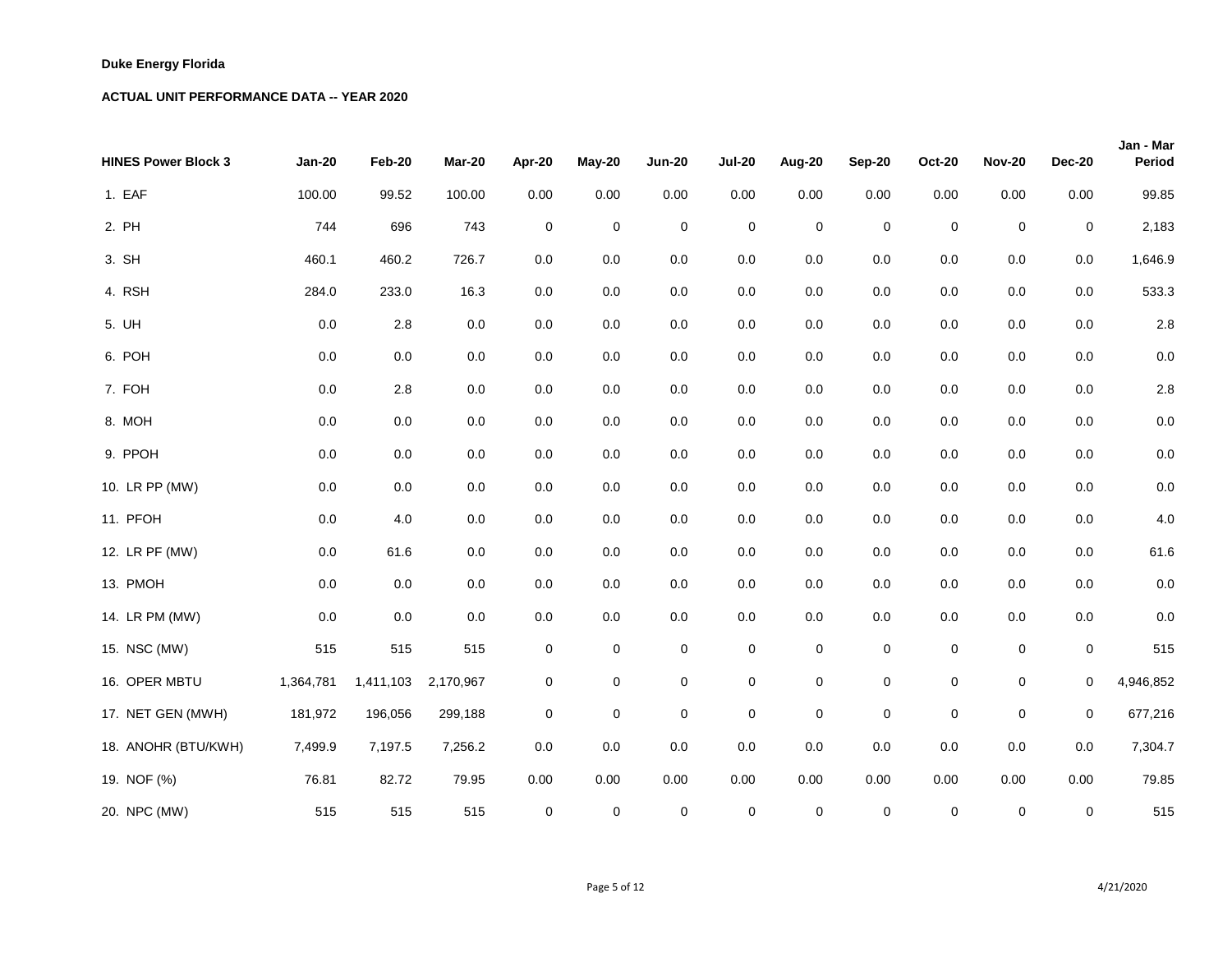| <b>HINES Power Block 4</b> | <b>Jan-20</b> | Feb-20    | <b>Mar-20</b> | Apr-20           | May-20           | <b>Jun-20</b>  | <b>Jul-20</b>    | Aug-20      | <b>Sep-20</b>  | <b>Oct-20</b>    | <b>Nov-20</b> | <b>Dec-20</b>  | Jan - Mar<br><b>Period</b> |
|----------------------------|---------------|-----------|---------------|------------------|------------------|----------------|------------------|-------------|----------------|------------------|---------------|----------------|----------------------------|
| 1. EAF                     | 99.14         | 100.00    | 94.34         | 0.00             | 0.00             | 0.00           | 0.00             | 0.00        | 0.00           | 0.00             | 0.00          | 0.00           | 97.78                      |
| 2. PH                      | 744           | 696       | 743           | $\mathbf 0$      | $\boldsymbol{0}$ | $\mathbf 0$    | $\mathbf 0$      | $\pmb{0}$   | $\overline{0}$ | $\pmb{0}$        | $\pmb{0}$     | $\overline{0}$ | 2,183                      |
| 3. SH                      | 720.9         | 648.9     | 663.2         | 0.0              | 0.0              | $0.0\,$        | 0.0              | 0.0         | 0.0            | 0.0              | 0.0           | 0.0            | 2,032.9                    |
| 4. RSH                     | 17.6          | 47.1      | 38.2          | 0.0              | 0.0              | 0.0            | 0.0              | 0.0         | 0.0            | 0.0              | $0.0\,$       | 0.0            | 102.8                      |
| 5. UH                      | 5.6           | 0.0       | 41.7          | 0.0              | $0.0\,$          | 0.0            | 0.0              | 0.0         | 0.0            | 0.0              | $0.0\,$       | 0.0            | 47.3                       |
| 6. POH                     | 0.0           | 0.0       | 0.0           | 0.0              | 0.0              | 0.0            | 0.0              | 0.0         | 0.0            | 0.0              | $0.0\,$       | 0.0            | 0.0                        |
| 7. FOH                     | 5.6           | 0.0       | 41.7          | 0.0              | 0.0              | 0.0            | 0.0              | 0.0         | 0.0            | 0.0              | $0.0\,$       | 0.0            | 47.3                       |
| 8. MOH                     | 0.0           | 0.0       | 0.0           | $0.0\,$          | $0.0\,$          | 0.0            | 0.0              | 0.0         | 0.0            | 0.0              | $0.0\,$       | 0.0            | 0.0                        |
| 9. PPOH                    | 0.0           | 0.0       | 0.0           | 0.0              | 0.0              | 0.0            | 0.0              | 0.0         | 0.0            | 0.0              | $0.0\,$       | 0.0            | 0.0                        |
| 10. LR PP (MW)             | 0.0           | 0.0       | $0.0\,$       | $0.0\,$          | $0.0\,$          | $0.0\,$        | 0.0              | 0.0         | 0.0            | 0.0              | $0.0\,$       | 0.0            | 0.0                        |
| 11. PFOH                   | 5.6           | 0.0       | 3.0           | $0.0\,$          | 0.0              | 0.0            | 0.0              | 0.0         | 0.0            | 0.0              | $0.0\,$       | 0.0            | 8.6                        |
| 12. LR PF (MW)             | 78.1          | 0.0       | 62.4          | $0.0\,$          | $0.0\,$          | 0.0            | 0.0              | 0.0         | 0.0            | 0.0              | $0.0\,$       | 0.0            | 72.6                       |
| 13. PMOH                   | 0.0           | 0.0       | 0.0           | 0.0              | 0.0              | 0.0            | 0.0              | 0.0         | 0.0            | 0.0              | 0.0           | 0.0            | 0.0                        |
| 14. LR PM (MW)             | 0.0           | 0.0       | $0.0\,$       | 0.0              | 0.0              | 0.0            | 0.0              | 0.0         | $0.0\,$        | 0.0              | $0.0\,$       | 0.0            | 0.0                        |
| 15. NSC (MW)               | 516           | 516       | 516           | $\boldsymbol{0}$ | $\overline{0}$   | $\mathbf 0$    | $\boldsymbol{0}$ | $\mathbf 0$ | $\overline{0}$ | $\boldsymbol{0}$ | $\pmb{0}$     | $\overline{0}$ | 516                        |
| 16. OPER MBTU              | 2,200,579     | 1,936,502 | 1,918,280     | $\boldsymbol{0}$ | $\mathbf 0$      | $\mathbf 0$    | $\pmb{0}$        | $\pmb{0}$   | $\overline{0}$ | $\boldsymbol{0}$ | $\pmb{0}$     | $\overline{0}$ | 6,055,361                  |
| 17. NET GEN (MWH)          | 317,533       | 278,017   | 267,248       | $\pmb{0}$        | $\boldsymbol{0}$ | $\pmb{0}$      | $\boldsymbol{0}$ | $\pmb{0}$   | $\overline{0}$ | $\pmb{0}$        | $\pmb{0}$     | $\overline{0}$ | 862,798                    |
| 18. ANOHR (BTU/KWH)        | 6,930.2       | 6,965.4   | 7,177.9       | $0.0\,$          | $0.0\,$          | $0.0\,$        | 0.0              | $0.0\,$     | $0.0\,$        | 0.0              | $0.0\,$       | $0.0\,$        | 7,018.3                    |
| 19. NOF (%)                | 85.37         | 83.03     | 78.10         | 0.00             | 0.00             | 0.00           | 0.00             | 0.00        | 0.00           | 0.00             | 0.00          | 0.00           | 82.25                      |
| 20. NPC (MW)               | 516           | 516       | 516           | $\overline{0}$   | $\mathbf{0}$     | $\overline{0}$ | $\overline{0}$   | $\mathbf 0$ | $\overline{0}$ | $\mathbf 0$      | $\pmb{0}$     | $\overline{0}$ | 516                        |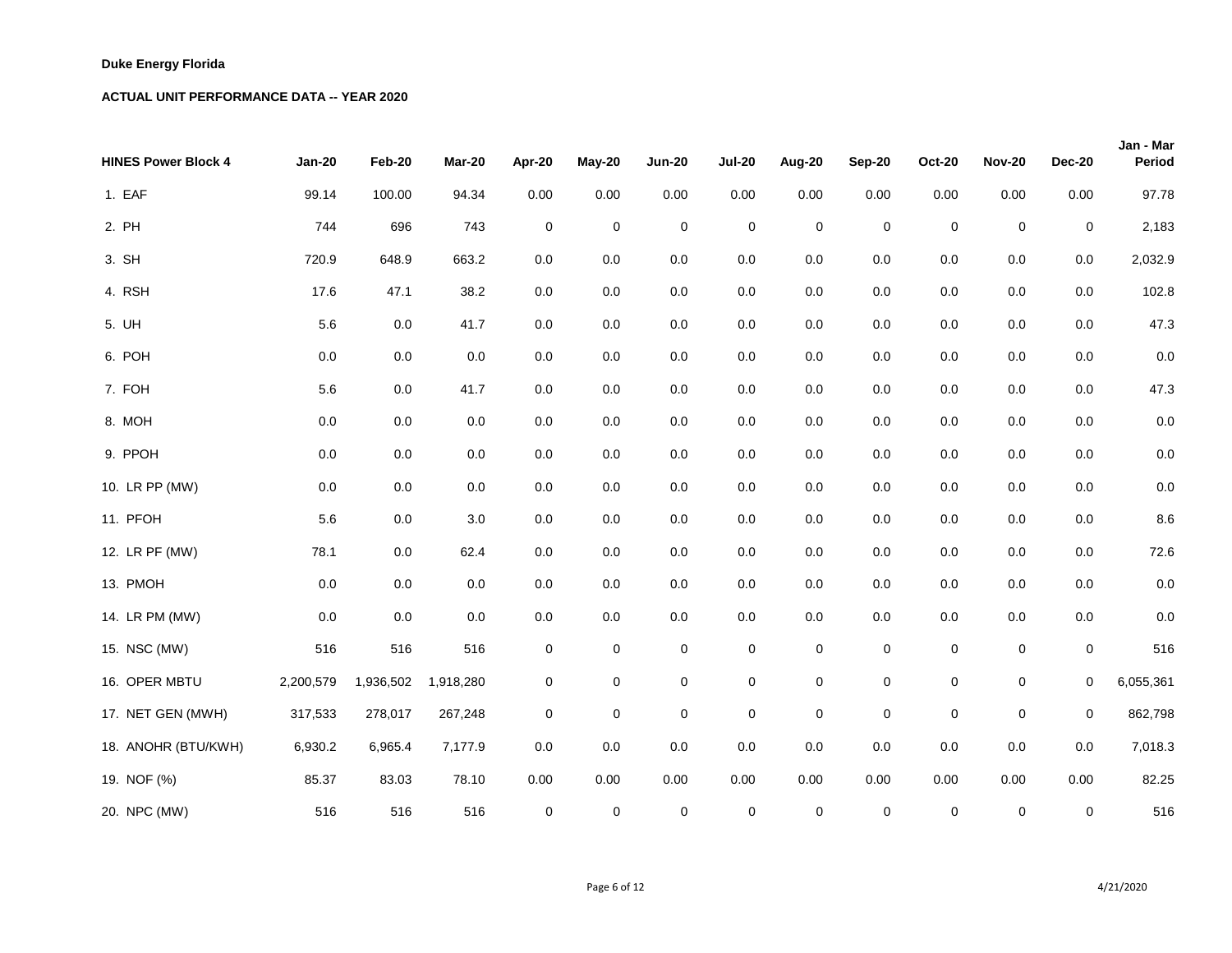#### **Bartow CC**

| <b>Unit</b>       | <b>Date</b> | Outage<br><b>Type</b> | <b>Hours</b> | <b>MW</b><br><b>Affected</b> | <b>Description</b>                                    |
|-------------------|-------------|-----------------------|--------------|------------------------------|-------------------------------------------------------|
| BCC <sub>4A</sub> | 2/4/2020    | <b>FMO</b>            | 1.42         |                              | 190.8 PROTECTION DEVICES                              |
| BCC 4A            | 3/30/2020   | PO.                   | 25.00        |                              | 190.8 PILOT FUEL PIPING AND VALVES                    |
| BCC 4B            | 1/1/2020    | PO                    | 668.72       |                              | 190.8 MAJOR GAS TURBINE OVERHAUL                      |
| BCC <sub>4B</sub> | 1/28/2020   | PO                    | 14.93        |                              | 190.8 GAS FUEL SYSTEM WITH CONTROLS AND INSTRUMENTS   |
| BCC <sub>4B</sub> | 1/30/2020   | <b>FFO</b>            | 2.18         |                              | 190.8 GAS FUEL SYSTEM WITH CONTROLS AND INSTRUMENTS   |
| BCC <sub>4B</sub> | 2/12/2020   | <b>FFO</b>            | 0.08         |                              | 190.8 IP EXTRACTION STEAM INSTRUMENTS AND CONTROLS    |
| BCC 4B            | 2/12/2020   | <b>FFO</b>            | 3.67         |                              | 190.8 HP EXTRACTION STEAM INSTRUMENTS AND CONTROLS    |
| BCC <sub>4B</sub> | 2/18/2020   | <b>FFO</b>            | 2.83         |                              | 190.8 BLADE PATH TEMPERATURE SPREAD                   |
| BCC <sub>4B</sub> | 2/25/2020   | <b>FFO</b>            | 15.87        |                              | 190.8 PILOT FUEL PIPING AND VALVES                    |
| BCC <sub>4D</sub> | 2/11/2020   | <b>FFO</b>            | 0.08         |                              | 190.8 GAS FUEL SYSTEM WITH CONTROLS AND INSTRUMENTS   |
| BCC 4D            | 2/15/2020   | <b>FFO</b>            | 6.25         |                              | 190.8 GT CONT. SYS. - INTERNAL AND TERMINATION WIRING |
| BCC <sub>4D</sub> | 2/16/2020   | <b>FFO</b>            | 3.75         |                              | 190.8 GT CONT. SYS. - INTERNAL AND TERMINATION WIRING |
| BCC 4D            | 3/22/2020   | <b>FFO</b>            | 34.18        |                              | 190.8 PILOT FUEL PIPING AND VALVES                    |
| BCC 4S            | 2/4/2020    | <b>PFO</b>            | 1.42         |                              | 108.3 PROTECTION DEVICES                              |
| BCC 4S            | 2/12/2020   | <b>PFO</b>            | 3.67         |                              | 108.2 HP EXTRACTION STEAM INSTRUMENTS AND CONTROLS    |
| BCC 4S            | 2/15/2020   | <b>PFO</b>            | 6.25         |                              | 108.2 GT CONT. SYS. - INTERNAL AND TERMINATION WIRING |
| BCC 4S            | 2/16/2020   | <b>PFO</b>            | 3.75         |                              | 108.2 GT CONT. SYS. - INTERNAL AND TERMINATION WIRING |
| BCC 4S            | 2/18/2020   | <b>PFO</b>            | 2.83         |                              | 108.2 BLADE PATH TEMPERATURE SPREAD                   |
| BCC 4S            | 2/25/2020   | <b>PFO</b>            | 15.87        |                              | 108.2 PILOT FUEL PIPING AND VALVES                    |
| BCC 4S            | 3/7/2020    | <b>FFO</b>            | 94.35        |                              | 380.7 TURBINE - OTHER HYDRAULIC SYSTEM PROBLEMS       |
| BCC 4S            | 3/22/2020   | <b>PFO</b>            | 34.18        |                              | 108.2 PILOT FUEL PIPING AND VALVES                    |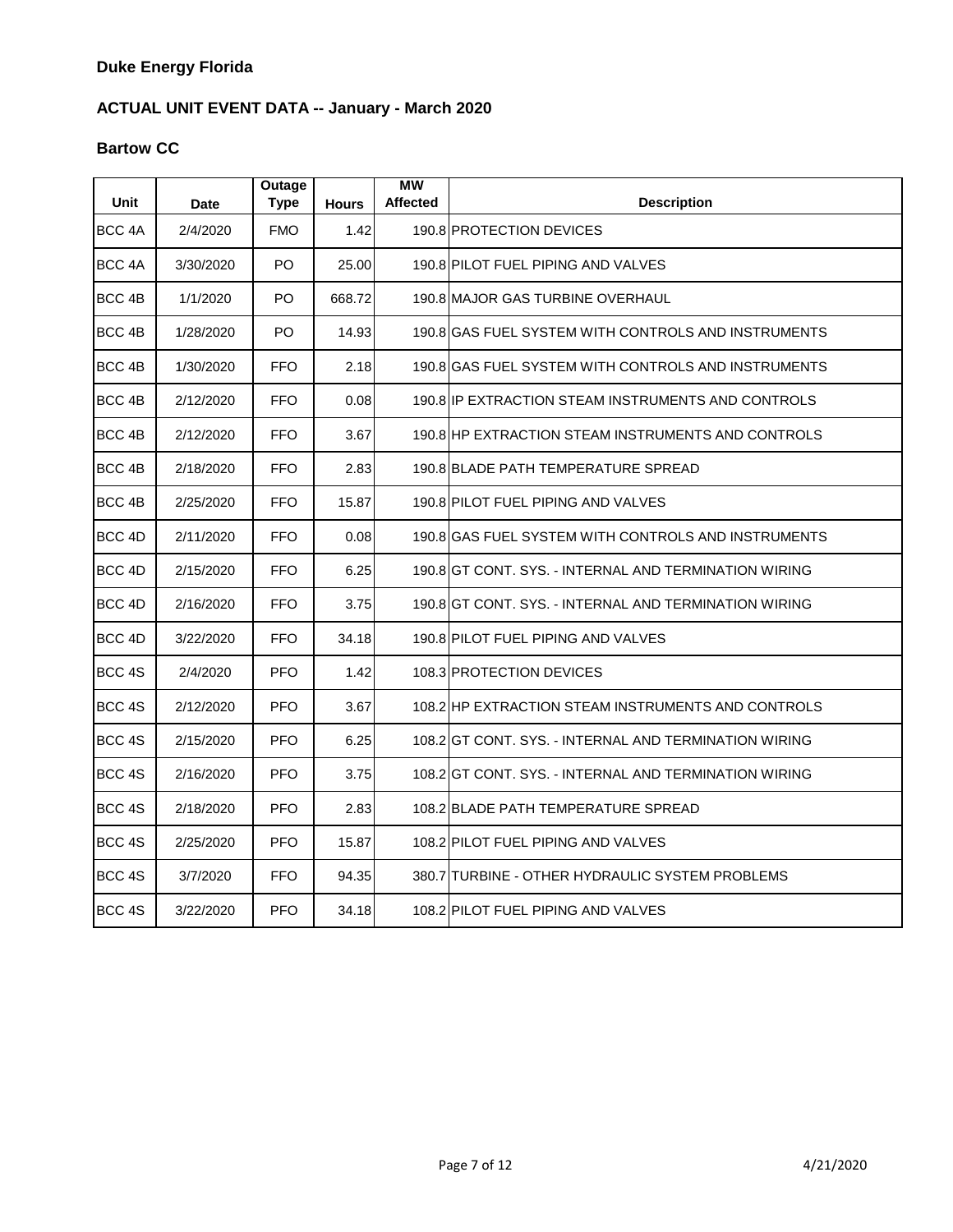### **Osprey CC**

| Unit                            | <b>Date</b> | Outage<br><b>Type</b> | <b>Hours</b> | <b>MW</b><br><b>Affected</b> | <b>Description</b>                          |
|---------------------------------|-------------|-----------------------|--------------|------------------------------|---------------------------------------------|
| OS <sub>1</sub> CT <sub>1</sub> | 1/6/2020    | <b>FMO</b>            | 7.50         |                              | 175.3 FLASHBACK (INCLUDING INSTRUMENTATION) |
| OS <sub>1</sub> CT <sub>1</sub> | 2/29/2020   | PO                    | 670.98       |                              | 175.3 GENERAL GAS TURBINE UNIT INSPECTION   |
| OS <sub>1</sub> CT <sub>2</sub> | 2/29/2020   | PO                    | 670.98       |                              | 175.3 GAS TURBINE - BOROSCOPE INSPECTION    |
| OS <sub>1</sub> ST <sub>1</sub> | 1/6/2020    | <b>PFO</b>            | 7.48         |                              | 111.4 FLASHBACK (INCLUDING INSTRUMENTATION) |
| OS <sub>1</sub> ST <sub>1</sub> | 1/11/2020   | <b>FFO</b>            | 1.03         |                              | 231.4 CONDENSER LOSS OF VACUUM              |
| OS <sub>1</sub> ST <sub>1</sub> | 1/11/2020   | <b>FFO</b>            | 0.38         |                              | 231.4 CONDENSER LOSS OF VACUUM              |
| OS <sub>1</sub> ST <sub>1</sub> | 2/29/2020   | PO                    | 670.98       |                              | 231.4 INSPECTION                            |
|                                 |             |                       |              |                              |                                             |
|                                 |             |                       |              |                              |                                             |
|                                 |             |                       |              |                              |                                             |
|                                 |             |                       |              |                              |                                             |
|                                 |             |                       |              |                              |                                             |
|                                 |             |                       |              |                              |                                             |
|                                 |             |                       |              |                              |                                             |
|                                 |             |                       |              |                              |                                             |
|                                 |             |                       |              |                              |                                             |
|                                 |             |                       |              |                              |                                             |
|                                 |             |                       |              |                              |                                             |
|                                 |             |                       |              |                              |                                             |
|                                 |             |                       |              |                              |                                             |
|                                 |             |                       |              |                              |                                             |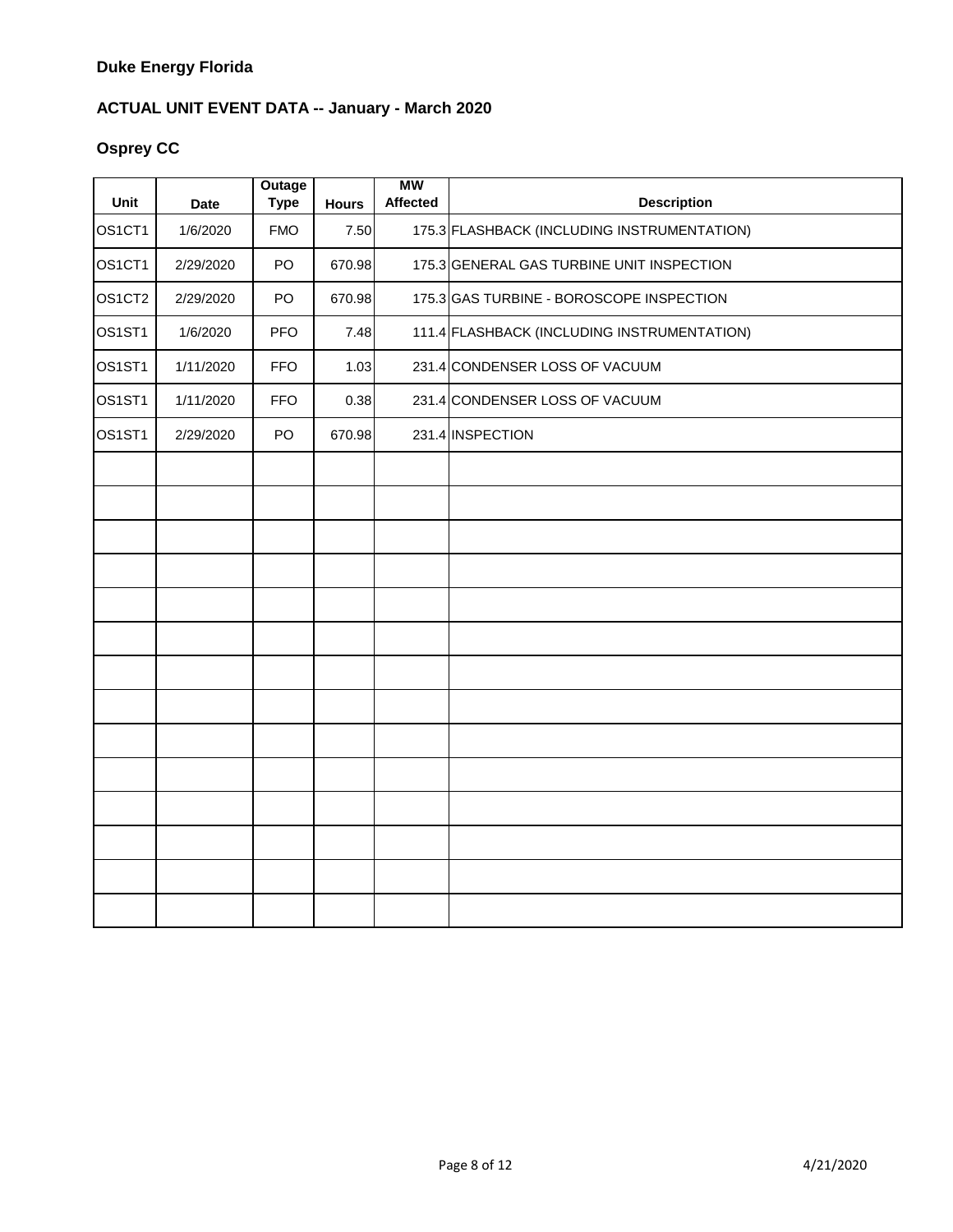| <b>Unit</b>    | <b>Date</b> | Outage<br><b>Type</b> | <b>Hours</b> | <b>MW</b><br><b>Affected</b> | <b>Description</b>                                       |
|----------------|-------------|-----------------------|--------------|------------------------------|----------------------------------------------------------|
| HEP 1A         | 1/20/2020   | <b>FFO</b>            | 24.95        |                              | 163.0 COMBINED CYCLE INSTRUMENTS AND CONTROLS            |
| HEP 1A         | 2/22/2020   | <b>FMO</b>            | 51.42        |                              | 163.0 GENERATOR SEAL OIL SYSTEM AND SEALS                |
| HEP 1A         | 2/27/2020   | <b>FFO</b>            | 81.17        |                              | 163.0 GAS TURBINE - CONTROLS AND INSTRUMENTS             |
| HEP 1A         | 3/22/2020   | <b>PFO</b>            | 5.00         |                              | 46.0 SERVICE WATER HEAT EXCHANGERS                       |
| HEP 1B         | 2/18/2020   | <b>FFO</b>            | 36.62        |                              | 169.0 GAS TURBINE - FIRE DETECTION AND EXTINGUISHING SYS |
| HEP 1B         | 2/27/2020   | <b>FFO</b>            | 2.45         |                              | 169.0 FEEDWATER REGULATING (BOILER LEVEL CONTROL) VALVE  |
| HEP 1B         | 2/28/2020   | <b>FFO</b>            | 76.58        |                              | 169.0 CONDENSER LOSS OF VACUUM                           |
| HEP 1B         | 3/22/2020   | <b>PFO</b>            | 5.00         |                              | 60.0 SERVICE WATER HEAT EXCHANGERS                       |
| HEP ST1        | 2/22/2020   | <b>PFO</b>            | 51.42        |                              | 77.0 GENERATOR SEAL OIL SYSTEM AND SEALS                 |
| HEP ST1        | 2/27/2020   | <b>FFO</b>            | 3.25         |                              | 158.0 OTHER MISCELLANEOUS STEAM TURBINE PROBLEMS         |
| <b>HEP ST1</b> | 2/28/2020   | <b>FFO</b>            | 76.67        |                              | 158.0 CONDENSER LOSS OF VACUUM                           |
| HEP ST1        | 3/22/2020   | <b>PFO</b>            | 5.00         |                              | 42.0 SERVICE WATER HEAT EXCHANGERS                       |
|                |             |                       |              |                              |                                                          |
|                |             |                       |              |                              |                                                          |
|                |             |                       |              |                              |                                                          |
|                |             |                       |              |                              |                                                          |
|                |             |                       |              |                              |                                                          |
|                |             |                       |              |                              |                                                          |
|                |             |                       |              |                              |                                                          |
|                |             |                       |              |                              |                                                          |
|                |             |                       |              |                              |                                                          |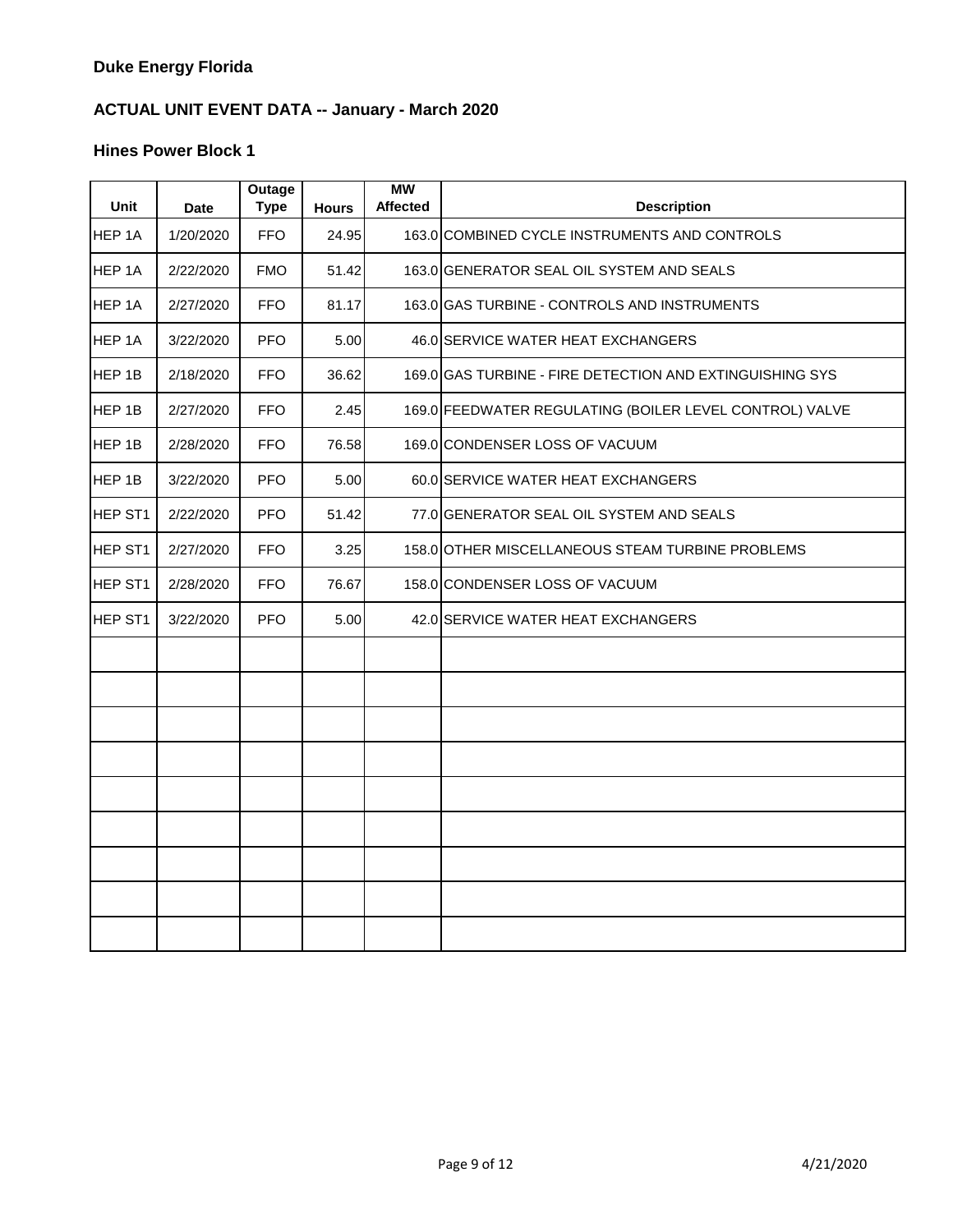| Unit                | <b>Date</b> | <b>Outage</b><br><b>Type</b> | <b>Hours</b> | <b>MW</b><br><b>Affected</b> | <b>Description</b>                                       |
|---------------------|-------------|------------------------------|--------------|------------------------------|----------------------------------------------------------|
| HEP 2A              | 2/4/2020    | <b>FFO</b>                   | 17.70        |                              | 172.0 BLADE PATH TEMPERATURE SPREAD                      |
| HEP 2A              | 2/14/2020   | <b>FMO</b>                   | 20.68        |                              | 172.0 FEEDWATER REGULATING (BOILER LEVEL CONTROL) VALVE  |
| HEP 2A              | 2/28/2020   | PO                           | 767.12       |                              | 172.0 GENERAL GAS TURBINE UNIT INSPECTION                |
| HEP 2B              | 2/25/2020   | <b>FFO</b>                   | 3.23         |                              | 175.0 TRANSMISSION SYSTEM PROBLEMS OTHER THAN CATASTROPH |
| HEP 2B              | 2/28/2020   | <b>PO</b>                    | 767.08       |                              | 175.0 GENERAL GAS TURBINE UNIT INSPECTION                |
| HEP ST <sub>2</sub> | 2/28/2020   | <b>PO</b>                    | 767.28       |                              | 177.0 GENERAL GAS TURBINE UNIT INSPECTION                |
|                     |             |                              |              |                              |                                                          |
|                     |             |                              |              |                              |                                                          |
|                     |             |                              |              |                              |                                                          |
|                     |             |                              |              |                              |                                                          |
|                     |             |                              |              |                              |                                                          |
|                     |             |                              |              |                              |                                                          |
|                     |             |                              |              |                              |                                                          |
|                     |             |                              |              |                              |                                                          |
|                     |             |                              |              |                              |                                                          |
|                     |             |                              |              |                              |                                                          |
|                     |             |                              |              |                              |                                                          |
|                     |             |                              |              |                              |                                                          |
|                     |             |                              |              |                              |                                                          |
|                     |             |                              |              |                              |                                                          |
|                     |             |                              |              |                              |                                                          |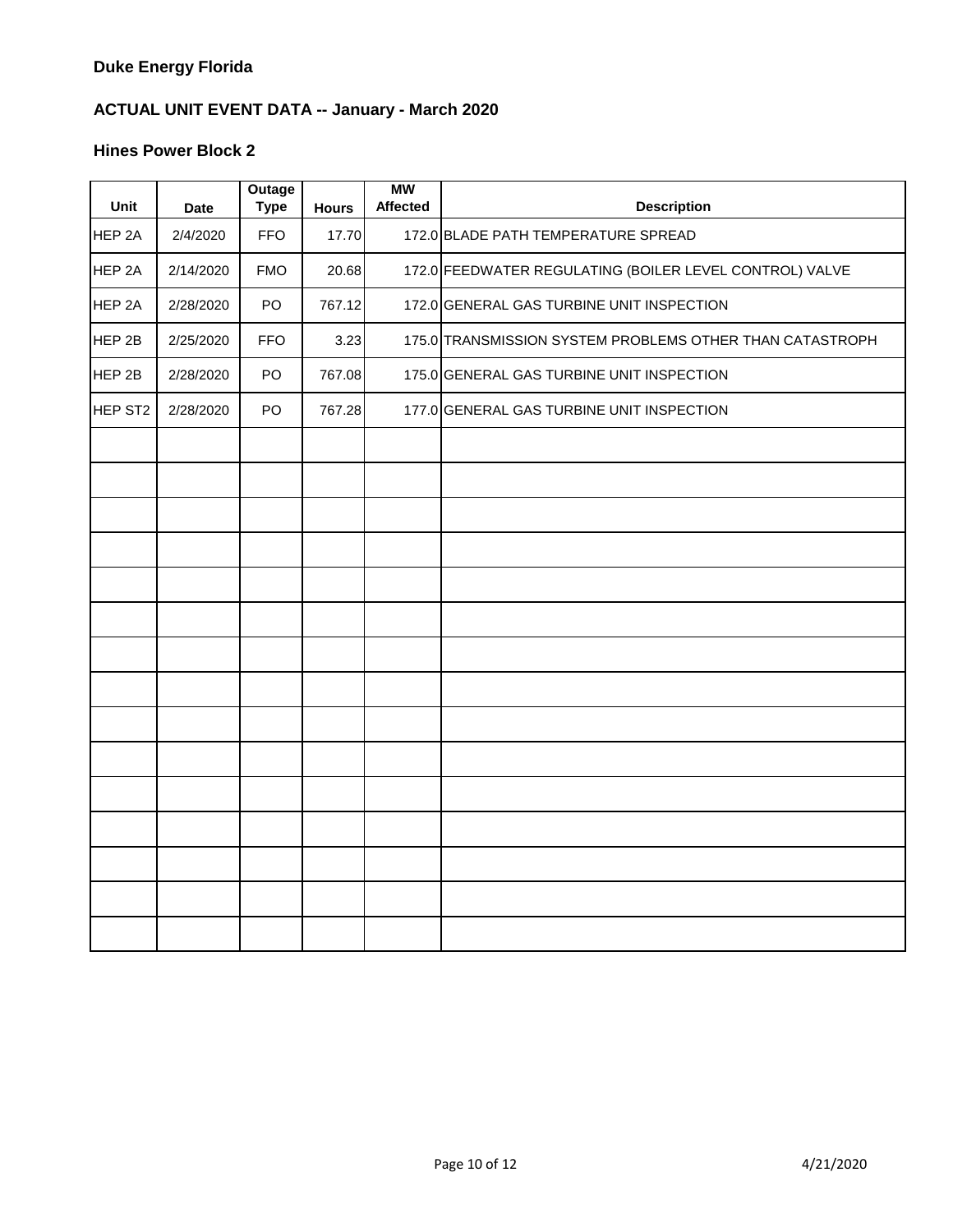| Unit    | <b>Date</b> | Outage<br><b>Type</b> | <b>Hours</b> | <b>MW</b><br><b>Affected</b> | <b>Description</b>                                       |
|---------|-------------|-----------------------|--------------|------------------------------|----------------------------------------------------------|
| HEP 3A  | 2/11/2020   | <b>PFO</b>            | 4.00         |                              | 71.0 OTHER MISCELLANEOUS GENERATOR PROBLEMS              |
| HEP 3A  | 2/25/2020   | <b>FFO</b>            | 2.85         |                              | 171.0 TRANSMISSION SYSTEM PROBLEMS OTHER THAN CATASTROPH |
| HEP 3B  | 2/11/2020   | <b>PFO</b>            | 4.00         |                              | 71.0 OTHER MISCELLANEOUS GENERATOR PROBLEMS              |
| HEP 3B  | 2/25/2020   | <b>FFO</b>            | 1.72         |                              | 171.0 TRANSMISSION SYSTEM PROBLEMS OTHER THAN CATASTROPH |
| HEP ST3 | 2/11/2020   | <b>PFO</b>            | 4.00         |                              | 43.0 OTHER MISCELLANEOUS GENERATOR PROBLEMS              |
| HEP ST3 | 2/25/2020   | <b>FFO</b>            | 3.92         |                              | 173.0 TRANSMISSION SYSTEM PROBLEMS OTHER THAN CATASTROPH |
|         |             |                       |              |                              |                                                          |
|         |             |                       |              |                              |                                                          |
|         |             |                       |              |                              |                                                          |
|         |             |                       |              |                              |                                                          |
|         |             |                       |              |                              |                                                          |
|         |             |                       |              |                              |                                                          |
|         |             |                       |              |                              |                                                          |
|         |             |                       |              |                              |                                                          |
|         |             |                       |              |                              |                                                          |
|         |             |                       |              |                              |                                                          |
|         |             |                       |              |                              |                                                          |
|         |             |                       |              |                              |                                                          |
|         |             |                       |              |                              |                                                          |
|         |             |                       |              |                              |                                                          |
|         |             |                       |              |                              |                                                          |